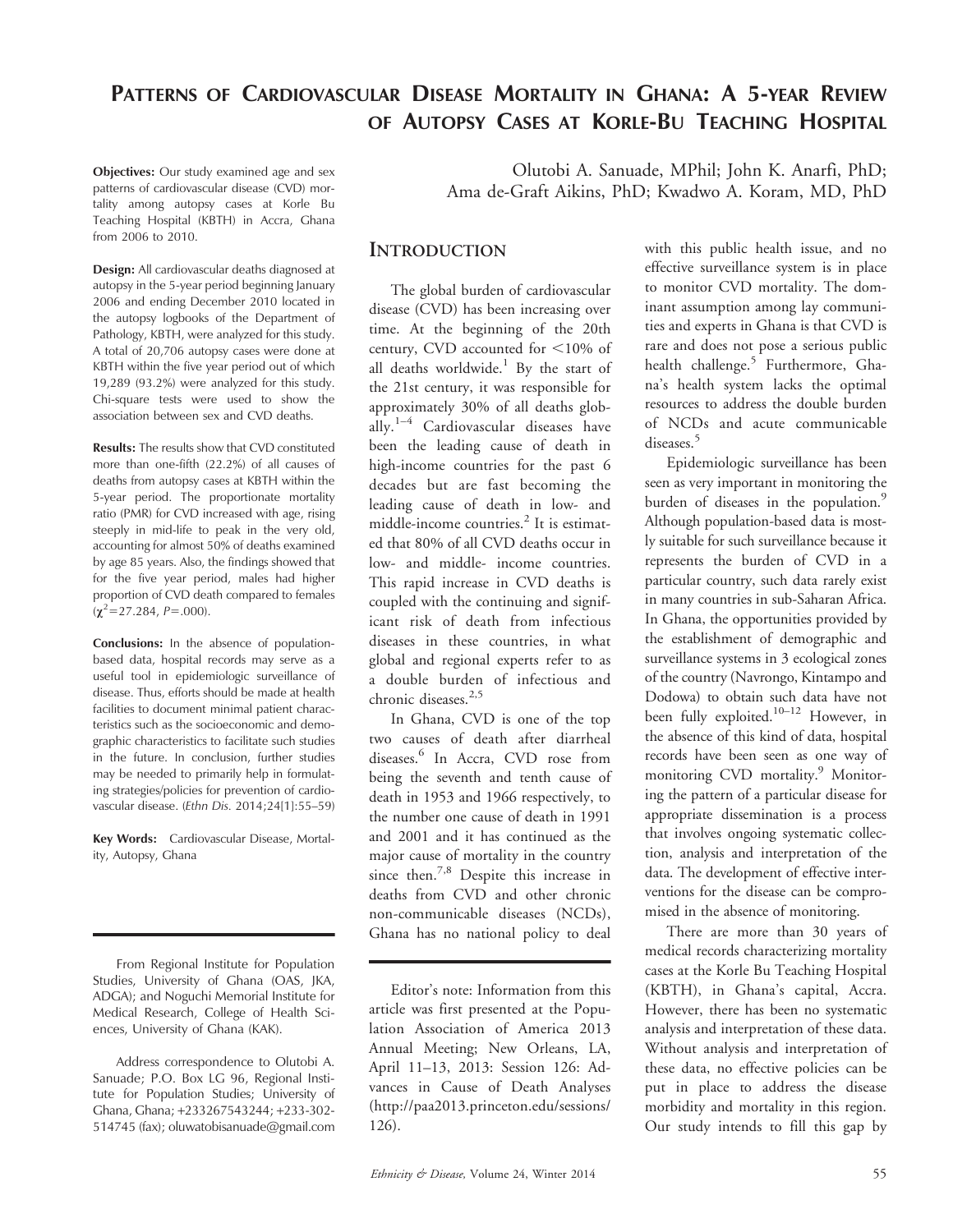…our study examined patterns in the proportionate mortality ratio (PMR) of CVD by age and sex for the 5 years under review.

analyzing and interpreting the causes of death from CVD, using autopsy cases from Korle Bu Teaching Hospital (KBTH) from 2006 to 2010. Our aim was to provide data to inform effective primary, secondary and tertiary interventions. Specifically, our study examined patterns in the proportionate mortality ratio (PMR) of CVD by age and sex for the 5 years under review.

# **METHODS**

#### Study Area

Ghana is a middle income country located on the west coast of Africa. The capital is Accra, which is situated in the Greater Accra region of the country. At the most recent national census in 2010, Accra had a population of 2,291,352. The Ga ethnic group is the indigenous population of Accra, however the city is multi-ethnic and multi-cultural. Economic activities in Accra are financial, agriculture, fishing, and manufacturing of processed foods, lumber and plywood, textiles, clothing and chemicals. The cost of living in Accra is very high compared to other places in the country and the city includes residents with varying socioeconomic status. Korle Bu Teaching Hospital, which is the premier health care facility in Ghana, is located in Accra. It is a tertiary institution that serves people from both inside and outside the country.

## Source of Data

All cardiovascular deaths diagnosed at autopsy in the 5-year period from the beginning of January 2006 to the end of

| Year  | <b>Number of Deaths Missing Cases</b> |      | % Missing | <b>Valid Cases</b> | % Valid |
|-------|---------------------------------------|------|-----------|--------------------|---------|
| 2006  | 5450                                  | 359  | 6.4       | 5091               | 93.4    |
| 2007  | 4637                                  | 318  | 6.9       | 4319               | 93.1    |
| 2008  | 3942                                  | 134  | 3.4       | 3808               | 96.6    |
| 2009  | 3770                                  | 330  | 8.8       | 3440               | 91.2    |
| 2010  | 2907                                  | 276  | 9.5       | 2631               | 90.5    |
| Total | 20706                                 | 1417 | 6.8       | 19289              | 93.2    |

Table 1. Number of autopsy cases at KBTH, 2006–2010

December 2010 were retrieved from the autopsy logbooks of the department of pathology, Korle Bu Teaching Hospital. During this period, all autopsies performed by pathologists in the mortuary of the Korle Bu Teaching Hospital were documented. The sources of deaths included all deaths that occurred inside and outside the hospital. About 77% of autopsies came from outside the hospital as it is a legal requirement in Ghana that any person who has not been admitted to the hospital 24 hours prior to death needs an autopsy for a cause of death to be established. The causes of deaths were coded based on consensus by two or more pathologists. The medical history and clinical diagnosis before death were unavailable. Cardiovascular deaths as classified by the pathologists referred to deaths resulting from congestive heart failure, myocardial infarction, coronary heart disease, pulmonary heart disease, stroke, congenital heart disease, rheumatic heart disease and hypertensive heart disease.

## Method of Data Entry

The coding frame generated captured the following information: the date of the autopsy, case identification number, patient's name, age, sex and source of death (inside or outside the hospital), causes of death and the name of pathologist(s) who performed the autopsy. The data were entered using Statistical Package for the Social Sciences (SPSS) 16.0, (SPSS Inc. Chicago, United States). The coding frame captured multiple causes of death, from the underlying cause to the immediate cause of death. The multiple causes were entered in sequence, depending on the number of contributing causes. For our study, the immediate cause of death was the primary focus as key to precipitating the event.

## Methods of Analysis

Our study used descriptive statistics to summarize continuous variables and cross-tabulations to show the variation between categorical variables. Chisquare tests were also used to examine the association between CVD mortality and sex. The PMR, which is a measure of the proportion of deaths caused by a particular disease, was calculated by dividing the number of cardiovascular disease deaths by total deaths at KBTH in each year and multiplied by 100.

# **RESULTS**

## Number of Deaths

Table 1 shows the number of autopsy cases and the completeness of the records at KBTH from 2006 to 2010. A total of 20,706 autopsy cases were recorded at the hospital within the five-year period. The data show that the number of autopsy cases at Korle-Bu teaching hospital decreased from 2006 through to the year 2010. Some of the autopsy cases were not used in our analysis due to missing information. Generally, within the five-year period, more than 90% of the autopsy cases had complete data, therefore, the number of valid cases we used for analysis was 19,289 (93.2% of the total) giving a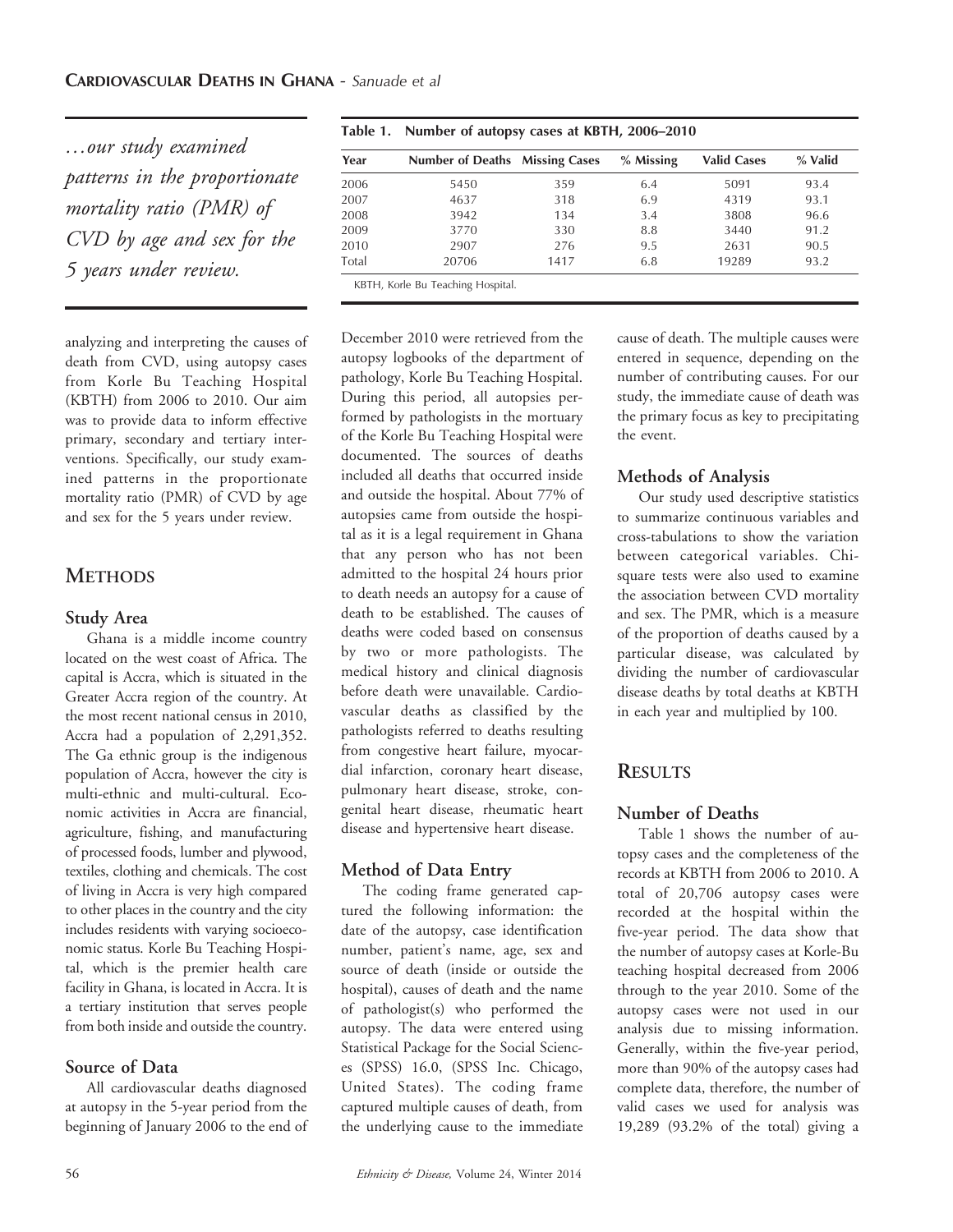|           |  |  | Table 2. Mean age for all causes and |  |
|-----------|--|--|--------------------------------------|--|
|           |  |  | CVD mortality at KBTH, 2006-2010,    |  |
| mean (SD) |  |  |                                      |  |

| Year         | <b>All Causes</b> | <b>CVD</b>  |
|--------------|-------------------|-------------|
| 2006         | 43.0 (20.9)       | 51.5 (20.4) |
| 2007         | 42.5 (20.6)       | 50.1 (19.9) |
| 2008         | 41.5 (21.1)       | 50.8 (19.6) |
| 2009         | 42.0 (21.3)       | 50.2 (19.8) |
| 2010         | 42.2 (20.7)       | 49.4 (20.1) |
| <b>TOTAL</b> | 42.3 (20.9)       | 50.3(20.0)  |

KBTH, Korle Bu Teaching Hospital.

yearly average of 3858 cases. The mean age at death for all-causes mortality was 42.3  $(SD=20.9)$  (Table 2). Also, a higher proportion of deaths occurred among males (Table 3).

#### Proportionate Mortality Ratio of CVD

Our results showed that cardiovascular disease accounted for more than one-fifth (22.2%) of the causes of death examined at Korle-Bu Teaching Hospital from 2006 to 2010 (Table 4). The highest proportion of CVD deaths occurred in 2009 (24.4%) and the lowest occurred in 2006 (20.0%). The total mean age of CVD mortality for the 5-year period is  $50.3$  years (SD= 20.0) (Table 2). Also, for each of the five years under review, PMR for CVD deaths significantly increased from young age (15–24 years) with a steep rise in the middle ages to peak in the very old, accounting for almost 50% of deaths examined by age 85 years (Figure 1). Also, of interest is the steep rise in the mortality between 25 and 65 years

| Table 3. Sex distribution of all deaths |  |  |  |  |
|-----------------------------------------|--|--|--|--|
| at KBTH, 2006–2010, $n$ (%)             |  |  |  |  |

| Year  | Male         | Female      |
|-------|--------------|-------------|
| 2006  | 3151 (61.9)  | 1940 (38.1) |
| 2007  | 2583 (59.8)  | 1736 (40.2) |
| 2008  | 2330 (61.2)  | 1478 (38.8) |
| 2009  | 2047 (59.5)  | 1393 (40.5) |
| 2010  | 1573 (59.8)  | 1058 (40.2) |
| Total | 11684 (60.6) | 7605 (39.4) |

The proportionate mortality ratio of CVD at KBTH fluctuated between 20% and 24% during the five-year study period.

in each of the 5-year period, but there was some appearance of plateauing thereafter for years 2006 and 2007. For the five years under review, the PMR of CVD significantly increased in each of the age groups as the proportions of deaths from other diseases reduced at each age group.

Further, the total proportion of CVD mortality was significantly higher among the males compared to females for the five-year period  $(\chi^2=27.284,$  $P = .000$ ) (Table 5). In general, more than half (57.3%) of CVD mortality from 2006 to 2010 occurred among males indicating a male-female ratio of 1.3:1 and there was significant relationship between sex and CVD deaths in 2006, 2007 and 2009.

## **DISCUSSION**

The proportionate mortality ratio of CVD at KBTH fluctuated between 20% and 24% during the five-year study period. Although studies have shown that approximately 30% of deaths worldwide are due to  $CVD$ ,<sup>1</sup> our study shows a lower proportion within the five year period. One plausible explanation why our study shows a lower proportion may be because the data we used were hospital-based. Another reason may be because the proportion of CVD deaths in Ghana may be lower than that of the global estimates, which are weighted based on worldwide data; the proportion of CVD mortality in some countries may be very high.

| Table 4. Proportionate mortality ratio |  |
|----------------------------------------|--|
| of CVD with RHD, KBTH, 2006-2010       |  |

|       |            | <b>Number of Deaths</b> |                      |  |  |
|-------|------------|-------------------------|----------------------|--|--|
| Year  | <b>CVD</b> | <b>Total Deaths</b>     | PMR of<br><b>CVD</b> |  |  |
| 2006  | 1019       | 5091                    | 20.0                 |  |  |
| 2007  | 1035       | 4319                    | 24.0                 |  |  |
| 2008  | 768        | 3808                    | 20.2                 |  |  |
| 2009  | 841        | 3440                    | 24.4                 |  |  |
| 2010  | 621        | 2631                    | 23.6                 |  |  |
| Total | 4284       | 19289                   | 22.2                 |  |  |

PMR, proportionate mortality ratio; RHD, Rheumatic heart disease; KBTH, Korle Bu Teaching Hospital.

Also, a steep rise in CVD mortality at middle age may partly support evidence that the trends seen in the age-pattern of CVD mortality is actually changing because the age at which people die of the disease is declining.<sup>13</sup> In view of this, caution should be taken to include youth in primary prevention of cardiovascular disease as current data from some countries show a rising burden of the disease among youth.<sup>14,15</sup> Also, studies are showing a decline in physical activities and high prevalence of obesity and overweight, known risk factors of CVD among children and adolescents in Ghana.16–18 The age pattern of CVD mortality shown in our study is similar to that shown by Ogeng et al in Kenya indicating an increase in cardiovascular disease mortality between ages 40– 60 years. Generally, the age of CVD death is lower in sub-Saharan Africa compared to developed countries.<sup>19</sup>

On the other hand, the pattern in the United States shows that cardiovascular disease mortality generally occurs at a later age  $(\geq 65$  years). This may suggest that deaths from cardiovascular disease occur at lower ages in low- and middle-income countries compared to high income countries. Although cardiovascular disease is a threat to both developed and developing countries, it seems the burden of the disease is mostly borne by the developing countries due to many factors ranging from their poor health system to their poverty status. 5,13,20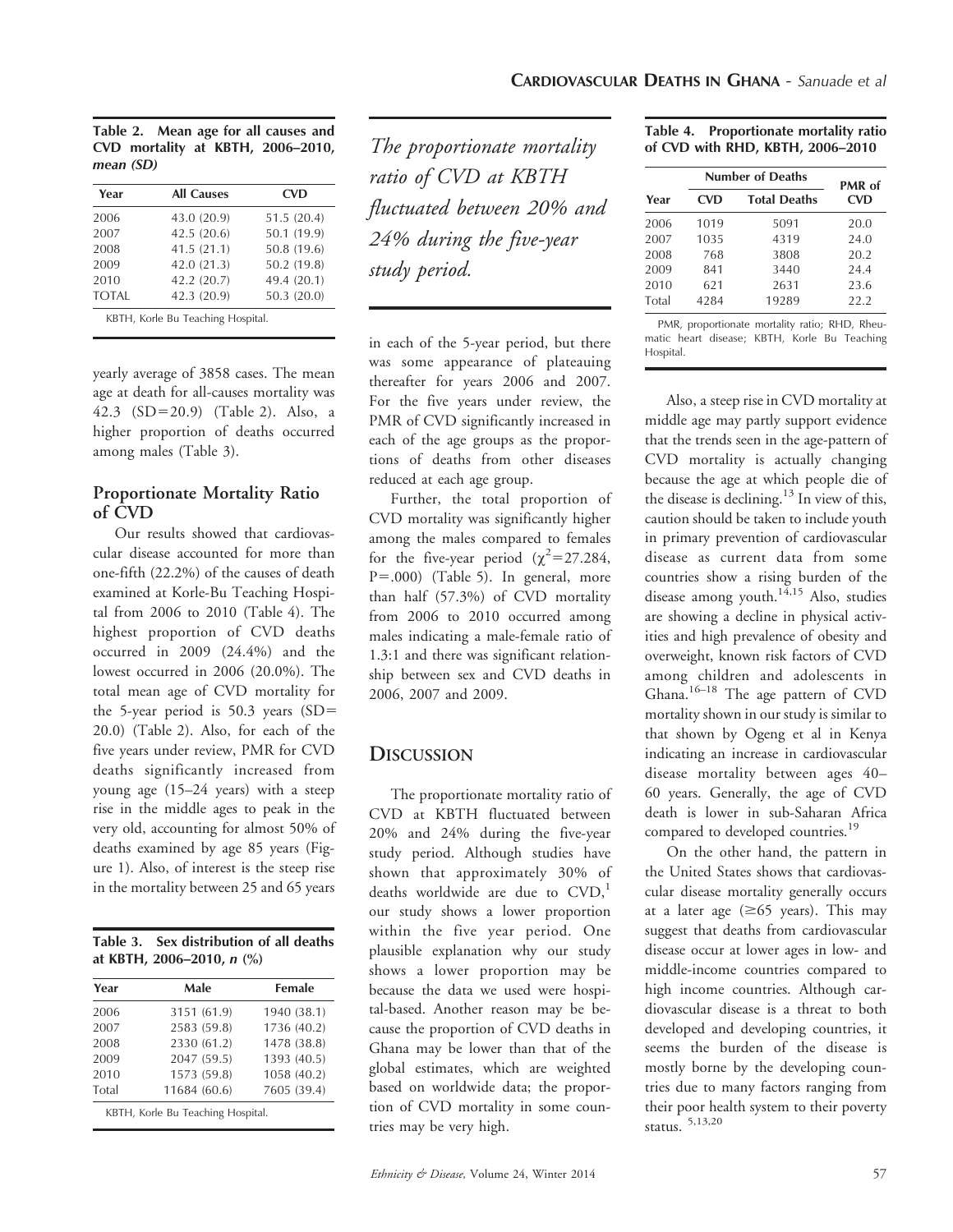

Fig 1. Age Pattern of Proportionate Mortality Ratios of CVD from 2006 to 2010. For each of the five year under review, proportionate mortality ratio of cardiovascular disease increases from young age, with a steep rise in the middle ages to peak in the very old, accounting for almost 50% of deaths examined at age 85 years KBTH, Korle Bu Teaching Hospital; CVD, Cardiovascular disease

In our study, a higher proportion of CVD deaths occurred among the males within the five-year period. This supports the estimated disease burden for sub-Saharan Africa of a larger proportion of CVD deaths occurring among males.<sup>21</sup> Our results are also consistent with the Framingham study in which men were seen to be at higher risk of CVD compared to women.<sup>22</sup> On the other hand, some studies have shown that CVD is an equal opportunity attacker, striking people from different demographic and socioeconomic

characteristics with women disproportionately affected.<sup>14,15,23–27</sup> Several explanations have been given for this. One explanation is that women fail to recognize symptoms related to CVD and they do not get immediate treatment as compared to men.<sup>28</sup> And even when diagnosed, they do not adhere to medications as men do.<sup>29</sup> In addition, some studies have shown that the signs of CVD are well recognized in men (left or mild chest pain) but in women, signs of CVD vary (eg, nausea, vomiting, tightness) and may be more difficult to

| Year  | Female, $n$ $(\%)$ | Male, $n$ $\left(\frac{9}{6}\right)$ | $\chi$ 2 | P    |
|-------|--------------------|--------------------------------------|----------|------|
| 2006  | 434 (42.6)         | 585 (57.4)                           | 13.198   | .000 |
| 2007  | 453 (43.8)         | 582 (56.2)                           | 7.663    | .006 |
| 2008  | 305 (39.7)         | 463 (60.3)                           | .202     | .653 |
| 2009  | 376 (44.7)         | 465(55.3)                            | 9.886    | .002 |
| 2010  | 260 (41.8)         | 361 (58.2)                           | 2.062    | .151 |
| Total | 1828 (42.7)        | 2456 (57.3)                          | 27.284   | .000 |

recognize.29,30 Further, particularly in Ghana or Africa in general, females with less autonomy may be less likely to seek hospital attention as the decision to go to the hospital may rest with the husband.<sup>31,32</sup>

#### Study Limitations

Hospital admissions are usually selective in relation to personal characteristics, severity of disease, associated conditions and admission policies that vary from hospital to hospital and our data likely suffered from these issues. However, KBTH as a large tertiary hospital receives referral cases from all over the country and could be said to see the most severe cases. Another limitation was that deaths were recorded at KBTH with only age and sex; other demographic data (eg, income status, level of education, occupation, religion) were not available. And since there are variations in diagnostic quality of the hospital records, physicians and clinical services, comparability of results to other hospitals may be difficult. Also, as a hospital-based study, our observations may not be representative of all cases of CVD occurring in Accra or Ghana. Finally, in terms of the clinical and pathological diagnosis, we only analyzed deaths that were recorded at first diagnosis (immediate causes of death) and did not do a detailed analysis of the secondary causes.

## **CONCLUSIONS**

The patterns of CVD mortality shown in our study provide a fair idea of the burden of CVD in Ghana, although it is not population-based data. The age pattern of the disease showed an increase in the disease mortality among middle-aged groups, which calls for public health attention.

#### **ACKNOWLEDGMENTS**

We are grateful to Prof Richard Gyasi, the Head of Department, Pathology Department,